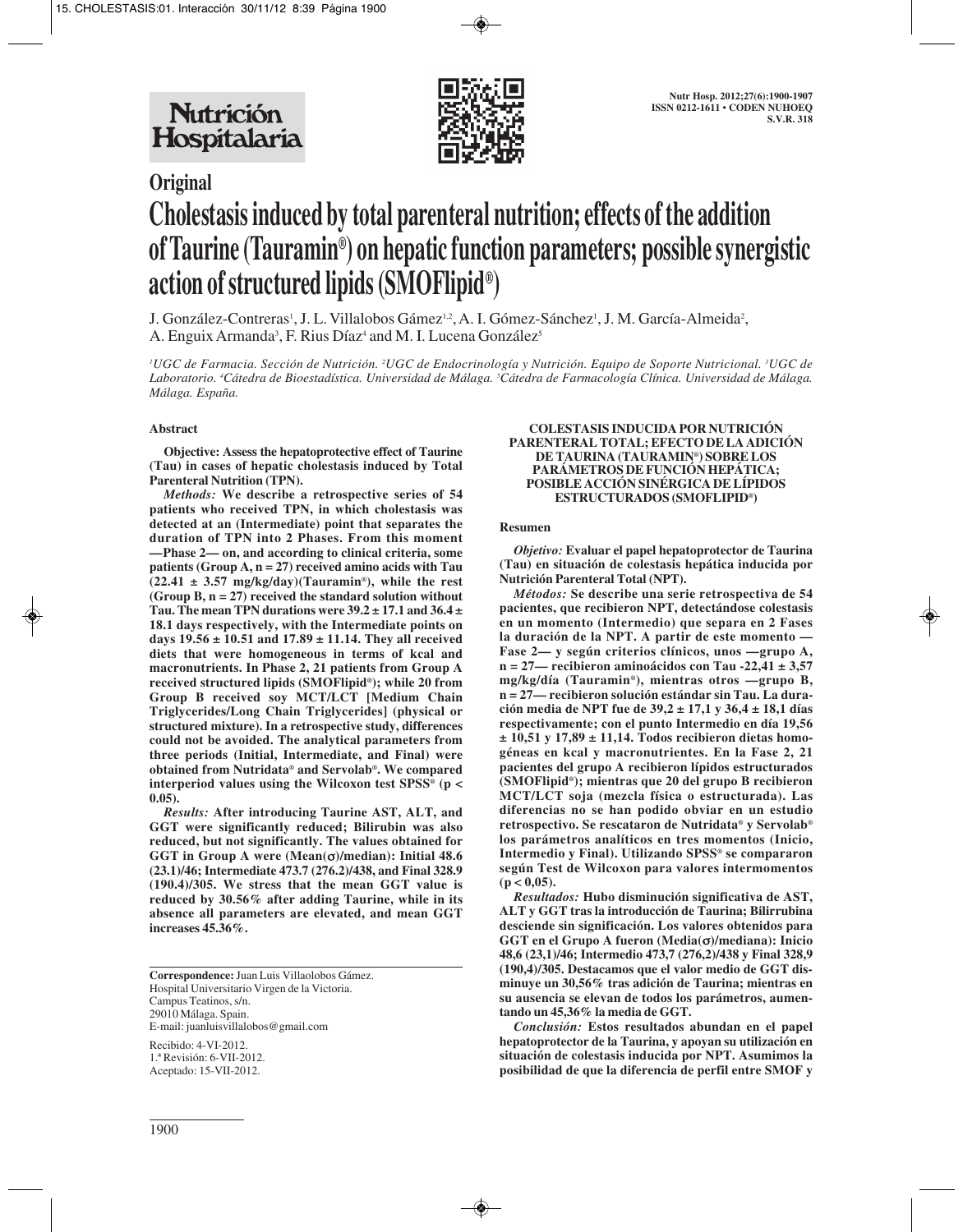*Conclusion:* **These results show Taurine's hepatoprotective effect and support its use in cases of TPN-induced cholestasis. We acknowledge the possibility that the differences between SMOF and the MCT/LCT mixtures also may have influenced the results in a combined effect with taurine.**

(*Nutr Hosp.* 2012;27:1900-1907)

**DOI:10.3305/nh.2012.27.6.6047**

Key words: *Parenteral nutrition. Cholestasis. Taurine. Liver. Fat emulsions intravenous.*

#### **Introduction**

As early as 1971 Peden<sup>1</sup> described hepatic damage in a child that had received total parenteral nutrition (TPN) for 71 days. These pathological changes are brought about by TPN itself, the liver's attempt to compensate them, and their interaction over time.<sup>2</sup>

During TPN nutrients reach the liver through the hepatic artery instead of the portal vein; this causes a redirection of the hepatic blood flow which can lead to relative over-saturation or deficits in its metabolic functions. The changes in the nutritive mixture's composition, almost always different from the physiological one due to hyperosmolarity, affect the cholangioles.<sup>3</sup> Changes in the cholangioles' ionic resorption, especially of Ca and Na, are induced, and this increases water reabsorption and alters the bile's final composition. The reduction in the tauro/glyco conjugates and conjugated/not conjugated ratios is especially important, as is the intrahepatic increase of lithocholic acid, the most hepatotoxic of them. Different publications confirm these findings.4

Long-lasting TPN may give rise to progressive and potentially irreversible pathological phenomena (adaptive changes), in which the hepatic ultrastructure is affected, especially in the cell membrane and organelles, with an increase in lipid peroxidation and fibrogenesis.5 We may speak of pathologies associated with parenteral nutrition (Parenteral Nutrition-Associated Liver Disease, PNALD).

In children, PNALD's more common manifestation is cholestasis<sup>6</sup> while in adults steatohepatitis is more frequent. This difference becomes less evident in prolonged TPN.7 Alterations in hepatic function tests have been described in 20 to 90% of patients receiving TPN.<sup>8</sup> Cholestasis is the blocking of bile flow, both in the hepatocytes and the cholangioles and the rest of the intra- and extra-hepatic biliary tract.

PNALD pathogenesis is not known for certain, and probably has a multifactorial origin.<sup>9</sup> Some of the risk factors for developing the condition are the following: 1) Consequences of TPN: lack of enteral stimulation, bacterial overgrowth, activation of the inflammatory process; 2) factors related to TPN: excessive caloric supply, specific nutrients present in the mixture —amino acids, lipids—, deficiencies in certain nutrients —carnitine and others—; and 3) factors related to the under**las mezclas MCT/LCT haya influido como efecto combinado utilizado junto a taurina.** 

(*Nutr Hosp.* 2012;27:1900-1907)

#### **DOI:10.3305/nh.2012.27.6.6047**

Palabras clave: *Nutrición parenteral. Colestasis. Taurina. Hígado. Emulsiones lipídicas intravenosas.*

lying process: prematurity and low weight, sepsis, short bowel syndrome (SBS), medication.<sup>10</sup>

In certain situations, such as SBS, with cholangitis or sepsis, with multiple surgical procedures (for example, Crohn's Disease), hepatic changes are faster and progressive, progressing to irreversible damage, with fibrosis and cirrhosis.<sup>11</sup> Short Bowel Syndrome (SBS) and PNALD onset are correlated. The livers of 60% of infants and 40% of adults with long-term TPN due to bowel failure are affected.12 Bacterial overgrowth may contribute to the liver being affected.13

Among the components of TPN, lipids are the ones that cause changes in liver structure and function with the highest frequency.14 In addition, the composition of administered fats, as long or medium chain triglycerides (respectively, LCTs and MCTs), can also cause changes in liver composition, function, and ultrastructure.15 Existing data suggest that an MCT/LCT mixture is less likely to cause liver complications than LCTs alone.16 In addition, the onset of cholestasis has been associated with administration of more than 1 g/kg/day of lipids (adult patients).12 Thus, TPN alters the composition of the liver's fat and its histomorphology.<sup>17</sup>

Phytosterols, soy derivatives present in many commercial lipid formulations, have been considered potentially toxic and may accumulate and alter bile flow. The amount of phytosterols present in 100% soy emulsions is three times greater than that in soy/ coconut/olive/fish emulsions (143.6 mg/l *vs.* 47.6 mg/l).18

The protein content and amino acid mixture composition in TPN have also been suggested as possible liver dysfunction inducing factors. In fact, cholestasis develops earlier in patients receiving TPN with higher protein content.19 Some associations, such as taurine or carnitine deficits and lipid supply in the form of LCTs, as well as glutamine and glutathione deficits have been shown experimentally.20 All of these are essentially associated with nutrient solution formulations. Currently, it is recommended that a mixture of carbohydrates (70-85% of non-protein kcal) and fats (15- 30%) be used. The excess in calories caused by glucose and the excess of lipids may be toxic to the liver and cause steatosis and cholestasis.21

The term cholestasis is associated with an increase in the serum concentrations of compounds that are normally excreted with bile, such as bile acids, bilirubin, cholesterol, and, among other enzymes, alka-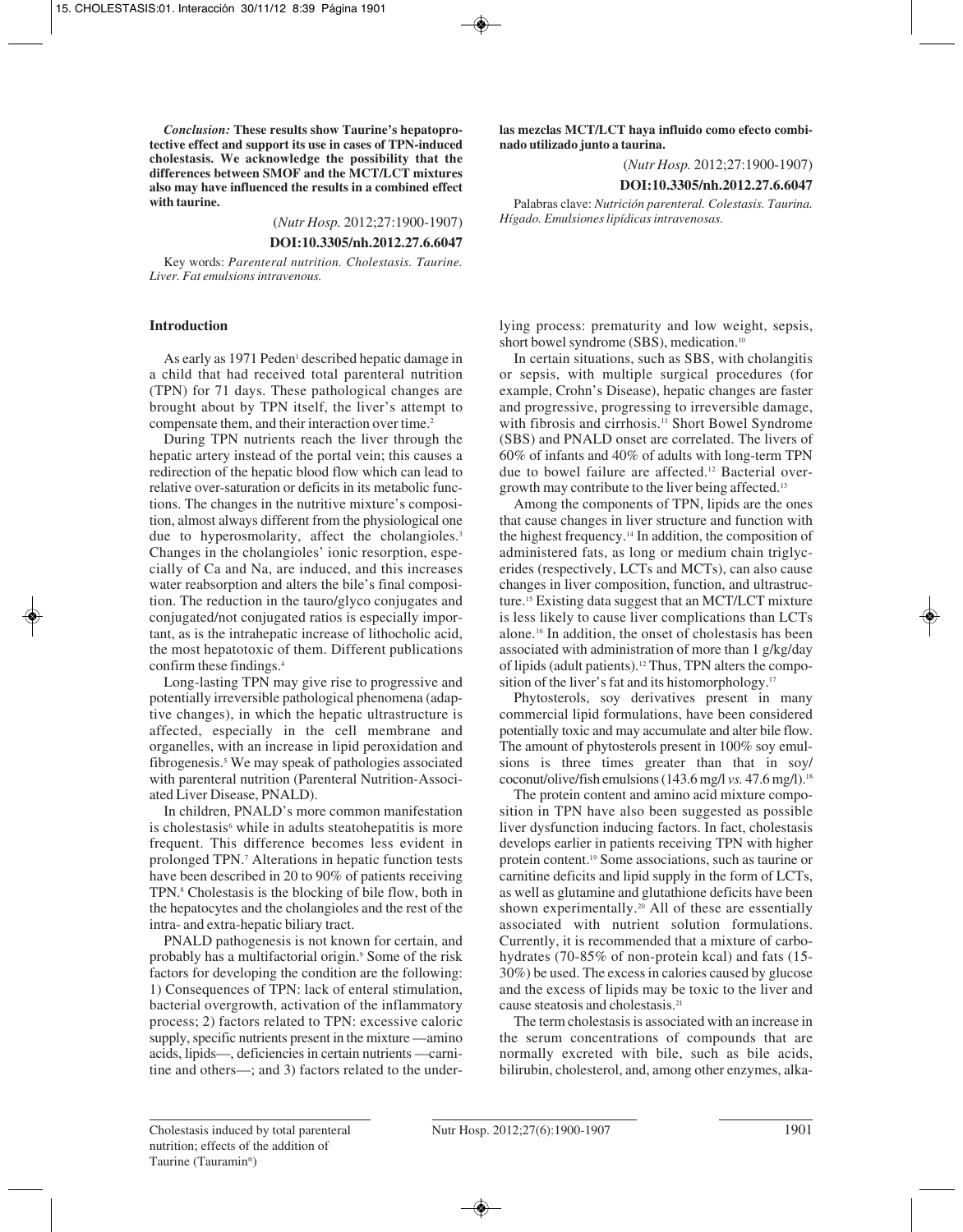line phosphatase (ALP) and gamma glutamyl transpeptidase (GGT). In addition, and as a consequence of retaining potentially toxic compounds inside the hepatocytes, these cell may become necrotic, which in turn elevates the serum concentrations of alanine transaminase (ALT or SGPT) and aspartate transaminase (AST or SGOT), and trigger the processes of liver fibrosis that may lead to cirrhosis.<sup>22</sup>

GGT is characterized by its extreme sensitivity, and in cases of cholestasis it becomes elevated before ALP. However, given its lack of specificity, GGT determination has no clinical value unless its values are compared with those of other, more organospecific, enzymes such as ALP and ALT.16 Both dissociated and intrahepatic cholestasis result in elevated ALP, with its value increasing twofold or threefold.16

In its initial phase, TPN-Induced Cholestasis (TPN-IC) manifests itself as a dissociated cholestasis, characterized by increases in AST, ALT, GGT, and ALP (two or three times its normal value), and normal serum bilirubin. When we speak of intrahepatic cholestasis proper, we see an increase of total bilirubin, above 1.5 mg/dl and up to 10 mg/dl, at the expense of direct bilirubin.16 Elevated bilirubin values are seen after the first two weeks of TPN, although they may also appear several months later.<sup>23</sup>

Pharmacological hepatotoxicity is still a relatively unknown phenomenon. Its mechanism is probably double: direct hepatotoxicity and adverse immune reactions. The list of possible drugs is long, and among those more frequently associated with cholestatic liver damage we could mention chlorpromazine, phenothiazines, sulphamides, NSAIDs, ACEs, tricyclic antidepressants, carbamazepine, erythromycin, sulfonylureas, anabolic steroids, and oral contraceptives.<sup>24</sup>

Twenty years ago, Cooper et al. reported a marked taurine deficiency in children with TPN-IC.<sup>25</sup> Later studies showed that adding taurine increased taurineconjugated bile acids in rats,<sup>26</sup> increased the flow and secretion of bile acids and protected from hepatotoxic bile acids in pigs.<sup>25</sup>

Taurine has been shown to promote bile flow, $27$ increase the maximum bile acid secretion rate,<sup>28</sup> and prevent cholestasis induced by sulfated lithocholic acid, both in its free and glycine-conjugated forms.<sup>27</sup> Because taurine is involved in the formation of bile acid conjugates, its deficiency seems to play a role in the pathogenesis of TPN-induced cholestasis.29 It is known that, in adults, the plasma concentration of taurine is reduced in cases of prolonged parenteral nutrition, starvation, surgery, and a variety of clinical conditions [such as] chronic liver pathology, chronic heart failure or kidney failure.<sup>30</sup> Taurine is essential in newborns and conditionally essential in some adults requiring long-term TPN.30 Because most episodes of TPN-IC take place after 2 weeks of TPN,<sup>31</sup> longer study times are needed to demonstrate taurine's effect.

In healthy adults, the proportion of taurine and glucose conjugated bile acids is 3:1; this varies from one individual to another, and is influenced by the *pool* of hepatic taurine.32 In addition, and differently form nonconjugated or glucose-conjugated bile acids, taurine-conjugated bile acids have a choleretic effect and prevent cholestasis.33 Supplementing with taurine improves the hepatic activity of cholesterol 7-α-hydroxylase, the enzyme that limits the rate at which bile acids are synthesized.34 Taurine stimulates bile flow, increases bile acid production, and protects against cholestasis.35

Adding taurine to newborns' TPN is well documented, but few studies have been performed regarding taurine use in adults receiving TPN. In his review, *Belli*suggests that taurine plays a key role in several biological actions, especially in the liver, and recommends that it be added to the amino acid solutions used in parenteral nutrition.<sup>36</sup> At present, the taurine content in TPN solution is highly variable. It is generally accepted that adults receiving long-term parenteral nutrition have a nutritional requirement for taurine.<sup>37</sup>

All this justifies performing a study on the effects of adding taurine on the hepatobiliary function of adult patients without a primary biliopancreatic pathology that are receiving long term TPN.

# **Objective**

The objective of this study is to determine the effect on the hepatic function parameters of patients with long term TPN-IC of adding taurine to the amino acid solutions used in nutritional support .

# **Material and methods**

This is a 3-year retrospective, observational, and analytical study of cohorts performed at the Virgen de la Victoria University Hospital (VVUH) that took place between January 2008 and December 2010. All patients without biliopancreatic pathologies that received TPN according to protocol, i.e., standard diets or diets for their specific clinical condition, during their hospitalization, and that developed cholestasis during nutritional support were selected. Patients were excluded if their hepatic parameters that denote cholestasis increased in the first five days of support or if TPN lasted less than five days after cholestasis onset.

Following clinical criteria, some of these patients received TPN supplemented with taurine (Tauramin® 1.2 or 1.5 g/l of Tau) while the rest did not receive the supplement. Thus the following two groups are defined as follows:

- *Group A:* After the apparition of parameters suggesting cholestasis, they received TPN supplemented with taurine.
- *Group B:* After the apparition of parameters suggesting cholestasis, they continued to receive unsupplemented TPN.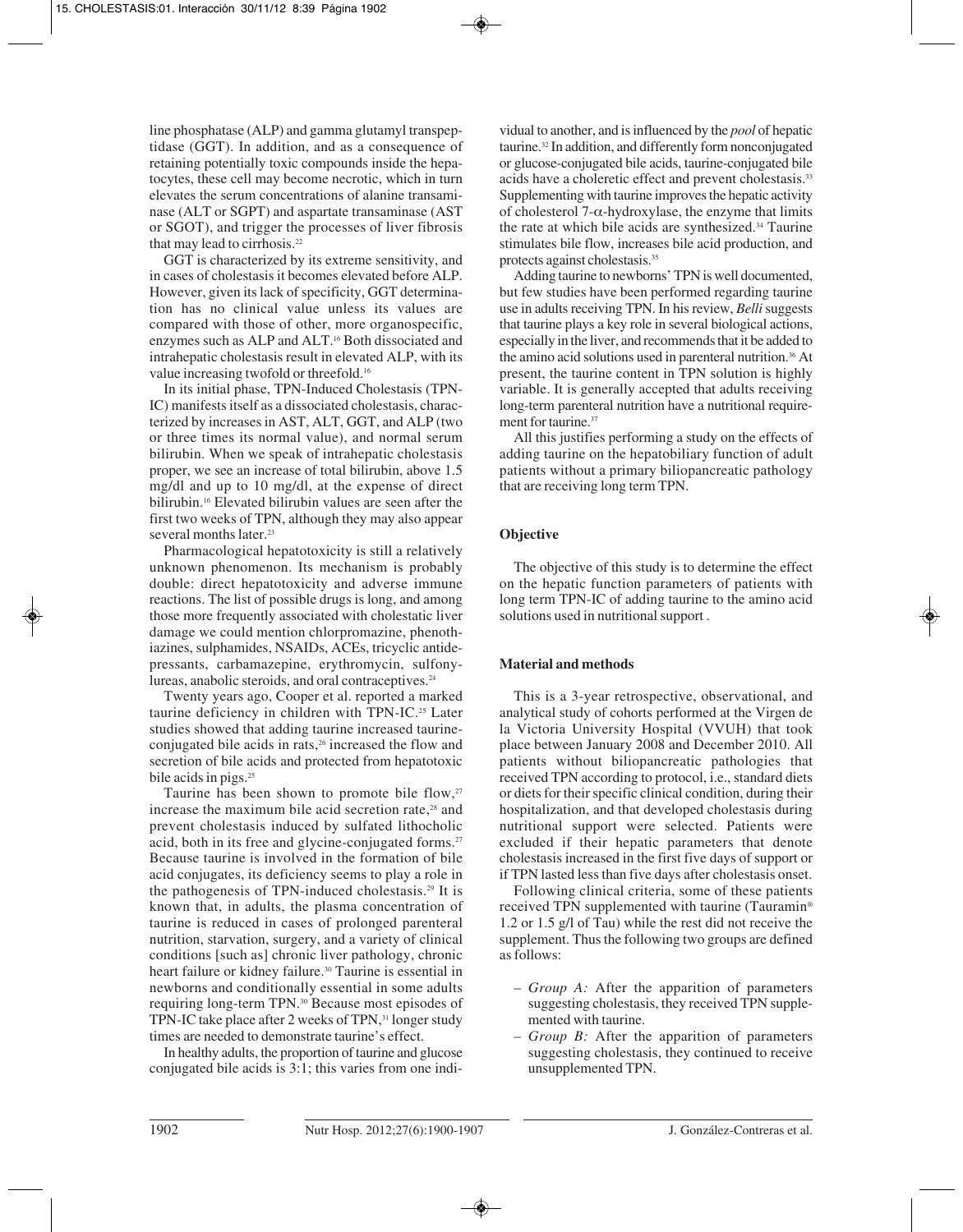| <b>Table I</b><br>TPN macronutrient composition mean $(\sigma)$ |                |                     |             |  |  |  |
|-----------------------------------------------------------------|----------------|---------------------|-------------|--|--|--|
|                                                                 | <i>Initial</i> | <i>Intermediate</i> | Final       |  |  |  |
| Group A                                                         |                |                     |             |  |  |  |
| N g/kg/day                                                      | 0.20(0.05)     | 0.24(0.05)          | 0.23(0.06)  |  |  |  |
| Lipid g/kg/day                                                  | 0.97(0.28)     | 0.81(0.28)          | 0.79(0.30)  |  |  |  |
| Glucose g/kg/day                                                | 3.69(1.06)     | 3.75(0.87)          | 3.53(0.93)  |  |  |  |
| Kcal/kg/day                                                     | 29.63 (7.89)   | 29.54 (6.86)        | 27.85(7.20) |  |  |  |
| $Group\,B$                                                      |                |                     |             |  |  |  |
| N g/kg/day                                                      | 0.19(0.05)     | 0.20(0.05)          | 0.18(0.6)   |  |  |  |
| Lipid g/kg/day                                                  | 0.86(0.20)     | 0.86(0.29)          | 0.82(0.32)  |  |  |  |
| Glucose g/kg/day                                                | 3.34(0.88)     | 3.48(0.97)          | 3.27(0.81)  |  |  |  |
| Kcal/kg/day                                                     | 26.83(6.00)    | 27.79(6.99)         | 25.87(7.75) |  |  |  |

With the aid of Pharmacy (Nutridata® and X-farma®) and laboratory (Servolab®) databases, and the patients' medical records we obtained the following parameters:

- Anthropometric (weight, height, Body Mass Index [BMI]).
- Demographic (age, sex).
- Clinical (parenteral nutrition indication, sepsis or septic shock, SBS).
- Analytical (serum levels of ALP, GGT, AST, ALT, total bilirubin).
- Nutritional (reason why TPN was discontinued, its duration, time to cholestasis onset, grams of nitrogen, glucose, lipids, total kcal, and mg of taurine per kilogram and day, type of lipid administered).
- Pharmacological (drugs that induce acute liver damage administered during nutritional support).
- Metabolic.

The presence of sepsis or septic shock of either bacterial or fungal origin during TPN support, before or during TPN-IC, was established through the Clinical Documentation computerized database, as stated in the ICD-9-CM code for the Hospital's MBDS.

Analytical, nutritional, and metabolic parameters were gathered at three points in time:

- *Initial:* the time at which nutritional support with TPN begins.
- *Intermediate:* the time at which the analytical data suggest cholestasis onset. In the group receiving taurine this point is the time at which it was decided to administer a solution enriched with taurine. The clinician in charge of the patient made the decision to administer taurine or not, with or without previous advice from the nutritional support team. Patients receiving taurine do so from this moment until the end.
- *Final:* the end of TPN support.

These points in time determine two phases in the study: Phase 1 (from initial to intermediate) and Phase 2 (from intermediate to final).

The serum levels of patients receiving TPN according to hospital protocol are measured before it begins and then weekly, as are the remaining analytical parameters of the nutritional profile. The reference ranges used are: GGT (9-69 IU/l), ALP (40-130 IU/l), AST (10-37 IU/l), ALT (12-78 IU/l), total bilirubin (0.2-1.10 mg/dl). AST, ALT, GGT, ALP and total bilirubin were determined using analytical spectrophotometry and the Dimension Vista® Auto Analyzer, Siemens Healthcare Diagnostic Inc., Newark (USA).

In Phase 1, both groups received a diet with a standard amino acid (Aa) source (Synthamin®, Aminoplasmal®, or Aminosteril KE®), and the sources of lipids were soy LCTs or soy MCTs/LCTs as a physical or structured mixture. In Phase 2, Group A received Aas enriched with taurine (Tauramin®, 1.2 or 1.5 g/l of Tau), and —preferably— soy-olive-fish MCT/LCT structured lipids (SMOF®). Group B continued to receive the standard source of Aas and -preferably- soy MCT/LCT lipids as a physical or structured mixture (Lipofundin® or Structolipid®). Table I summarizes the macronutrient and total kilocalories provided. The types of lipids administered to both groups in each phase of the study are shown in table II. During Phase 2 patients in Group A received an average of  $22.41 \pm$ 3.57 mg of taurine/kg/day.

In both groups the source of carbohydrates was glucose at different concentrations.

The drugs that induce acute liver damage administered to each patient were recorded in both phases, as were pharmacological treatment duration and the kind of associated acute liver damage (hepatocellular, cholestatic, or mixed).38 According to the CIOMS scale,<sup>39</sup> for an initial treatment to be considered suggestive of liver damage it must be maintained between 5 and 90 days.

A data collection sheet was designed, and patients were identified and individualized. After data collection was complete, the data collection sheet was imported into the SPSS® statistical software for its posterior analysis. Hepatic parameters were compared with the Wilcoxon test for nonparametric quantitative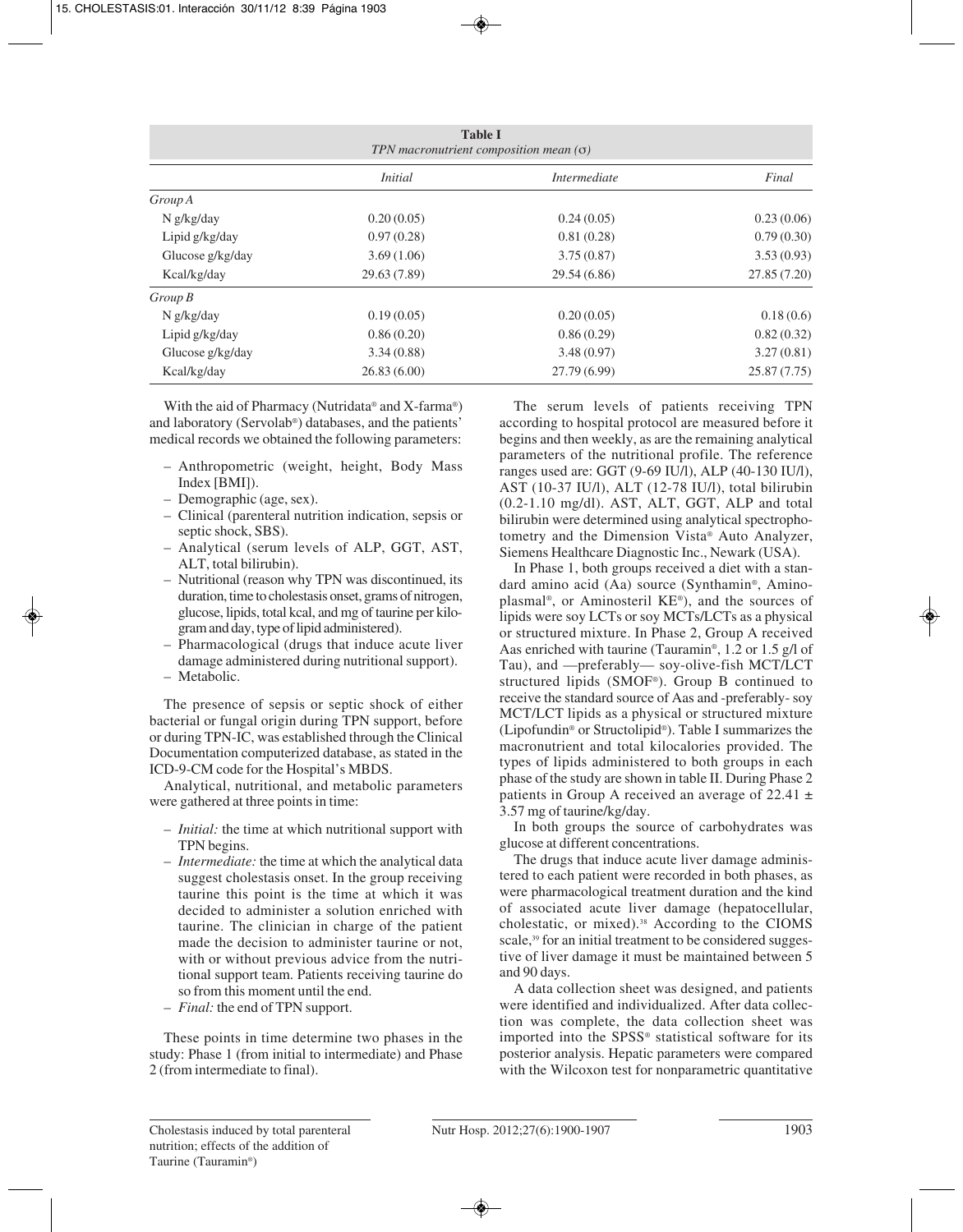| <b>Table II</b><br>Types of administered lipids |                  |         |                  |         |                  |      |                  |      |  |
|-------------------------------------------------|------------------|---------|------------------|---------|------------------|------|------------------|------|--|
| Group<br>Phase                                  | Group A          |         |                  |         | Group B          |      |                  |      |  |
|                                                 |                  | Phase 1 |                  | Phase 2 | Phase 1          |      | Phase 2          |      |  |
| Types of lipids                                 | $\boldsymbol{n}$ | $\%$    | $\boldsymbol{n}$ | $\%$    | $\boldsymbol{n}$ | $\%$ | $\boldsymbol{n}$ | $\%$ |  |
| Soy LCT                                         | 12               | 44.4    |                  | 3.7     | 18               | 66.7 | 3                | 11.1 |  |
| MCT/LCT*                                        | 13               | 48.1    | 5                | 18.5    | 9                | 33.3 | 20               | 74.1 |  |
| <b>SMOF</b>                                     | 2                | 7.4     | 21               | 77.8    | –                |      | 4                | 14.8 |  |

\*Physical (Lipofundin®) or structured (Structolipid®) mixtures.

variables, and the significance level chosen was p < 0.05.

# **Results**

Fifty-four patients were included. Twenty-seven of them received taurine-supplemented TPN from the Intermediate moment (Group A), while the remaining 27 continued to receive nutritional support without taurine supplementation (Group B).

The weight, height, and demographic data of patients from both groups were homogeneous. The data from Group A are: 66.7% males, 33.3% females, mean age:  $59.41$  ( $\pm$  13.9) years old, weight: 67.02  $(\pm 14.18)$  kg, height in meters: 1.68  $(\pm 0.08)$ . The data for Group B are: 59.3% males, 40.7% females, mean age: 59.37 ( $\pm$  15.7) years old, weight: 70.21 ( $\pm$  13.24) kg, height in meters:  $1.65 \ (\pm 0.09)$ .

Total TPN duration (Group A:  $39.2 \pm 17.1$  days; Group B:  $36.4 \pm 18.1$  days). Phase 1 duration (Group A:  $19.56 \pm 10.51$  days; Group B:  $17.89 \pm 11.14$  days), and Phase 2 (Group A:  $16.07 \pm 11.75$  days; Group B:  $18.96 \pm 12.42$  days). TPN at the VVUH lasted an average of  $15.8 \pm 15.3$  days (n = 460 patients) in 2008,  $15.4 \pm 13.1$  days (n = 450 patients) in 2009, and  $14.2 \pm 13.1$ 11.8 days ( $n = 411$  patients) in 2010. TPN duration was determined by the conditions that made hospitalization necessary.

The most common reasons to begin TPN in Group A were: digestive tract obstruction with moderate to severe malnutrition and deferred intervention (26%), followed by post surgical peritonitis (13%), total gastrectomy (9%), hypoalbuminemia (9%), and other causes (43%). Only one patient had SBS.

In Group B they were: digestive tract obstruction with moderate to severe malnutrition and deferred intervention (22%), followed by inflammatory diseases (15%), total gastrectomy (11%), peritonitis (7%), and other causes (45%). Only one patient had SBS.

We found patients with sepsis or septic shock previous or simultaneous with TPN-IC onset in both groups. It was diagnosed in 9 patients from Group A and 8 patients from Group B.

During nutritional support patients in both groups

received drugs that cause acute liver damage. Eleven of 12 patients in Group A received cholestatic drugs, as did all 13 patients in Group B. The mean number of acute liver damage-inducing drugs received per patient was 2 in Group A and 1.54 in Group B; and the mean number of cholestasis-inducing drugs per patient was 1.67 in Group A and 1.15 in Group B.

The hepatic profile analytical parameters were collected in the three moments that define the study, and the results are shown in table III.

Figure 1 is a box plot depicting how GGT changed in both groups. The mean ALT and AST values for each group at the three different study moments are shown in figure 2.

The number of patients with bilirubin  $> 1.5$  mg/dl at the Intermediate and Final moments were 9 and 3 respectively in Group A and 8 and 6 respectively in Group B.

# **Discussion**

It might seem surprising that patients in Group A have higher values of the cholestasis-suggesting studied parameters than patients in Group B in the intermediate point of the study, i.e., when the decision to introduce Taurine or not is made. However, this is reasonable given that, as explained above, during the study the clinician in charge was at liberty to modify the patients' diets. Although the nutritional support team could advise the clinician, the decision was never made automatically when certain predetermined analytical thresholds were reached. Thus, it is logical that the more significant increases are the ones that catch our eye.

In Phase 1, there is a significant elevation of all studied parameters in both groups. In Phase 2, patients in treated with Taurine experience a significant reduction in GGT, AST, and ALT, and their final values are lower than those not treated with Taurine, even though at the Intermediate point the values for this group were lower than those for the group treated with Taurine. The same is true for total bilirubin, although in this case the decrease in the Taurine group is not significant.

ALP behaves differently during the course of TPN. After the big increase in both groups during Phase I, it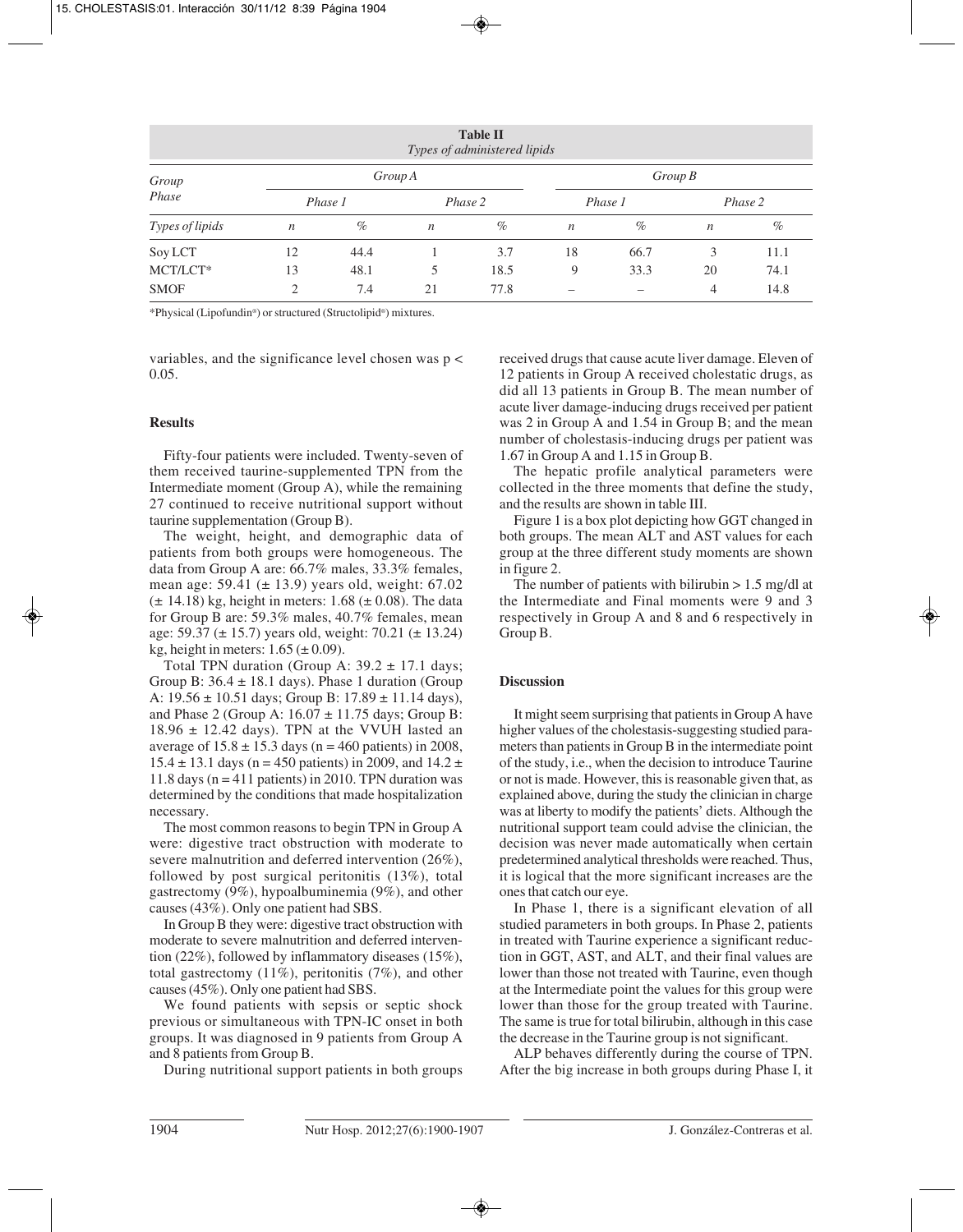| <b>Table III</b><br>Hepatic parametes by group mean $(\sigma)$ median |                 |                    |                      |  |  |  |
|-----------------------------------------------------------------------|-----------------|--------------------|----------------------|--|--|--|
| Parameter                                                             | <i>Initial</i>  | Intermediate       | Final                |  |  |  |
| Group A                                                               |                 |                    |                      |  |  |  |
| GGT (IU/L)                                                            | 48.6 (23.1)/46  | 473.7 (276.2)*/438 | 328.9 (190.4)**/305  |  |  |  |
| AST(U/L)                                                              | 23.4(12.5)/20   | $100.5(120)*/67$   | $36.2(24.1)$ **/29   |  |  |  |
| ALT(U/L)                                                              | 34.7 (13.8)/31  | 119.7 (79.1)*/89   | $68(55.5)$ **/52     |  |  |  |
| Total bilirubin (mg/dl)                                               | 0.45(0.24)/0.37 | $1.19(1.16)*/0.65$ | $0.79(0.58)$ NS/0.6  |  |  |  |
| ALP(U/I)                                                              | 85.2 (26.9)/83  | 281.9 (196.2)*/183 | 309.9 (360.3) NS/203 |  |  |  |
| $Group\,B$                                                            |                 |                    |                      |  |  |  |
| GGT (IU/L)                                                            | 49.8 (29.5)/47  | 270.5 (124.1)*/237 | 393.2 (271.9)**/282  |  |  |  |
| AST(U/L)                                                              | 24.6 (18.6)/21  | $42.9(27.3)*735$   | 77.1 (113) NS/41     |  |  |  |
| ALT(U/L)                                                              | 28.6 (15.2)/24  | 58.6 (60.7)*/41    | 94 (122.7) NS/56     |  |  |  |
| Total bilirubin (mg/dl)                                               | 0.62(0.36)/0.61 | $1.37(1.42)*/0.82$ | $1.31(1.85)$ NS/0.67 |  |  |  |
| ALP(U/I)                                                              | 82.3 (29.1)/79  | 189.6 (98.4)*/140  | 293 (245.8)**/227    |  |  |  |

\*p ≤ 0.05 when compared with initial; \*\*p ≤ 0.05 when compared with intermediate; NS: Not significant.

continues to increase in Phase 2; although only in Group B does it reach significance, while in the taurine-treated group it tends to stabilize.

Moderate AST and ALT elevations take place in both groups, as is the case with GGT and ALP. This may reveal that cholestasis accompanies an incipient steatosis (a benign accumulation of hepatic fat). The significant reductions in AST and ALT that accompany the GGT reduction due to the effect of Taurine may be evidence of an improvement in liver fat mobilization. We do not have histological studies.

It is worth noting that at the Intermediate point total bilirubin reaches values above 1.5 mg/dl in only 9 of 27 patients (max. 5.3 mg/dl), and this number is reduced to 3 (max. 2.5 mg/dl) after taurine treatment. This means that in most cases the intrahepatic Cholestasis was Dissociated Cholestasis.23 The number of patients in whom total bilirubin was above 1.5 mg/dl was greater in the non-taurine treated group than in the treated one, but even in the final moment it did not reach values above 10 mg/dl in any patient. Given TPN duration in Groups A and B  $(39.2 \pm 17.1)$ and y  $36.4 \pm 18.1$  days respectively) it doesn't seem strange, given that there are no patients with very long TPN, although it is enough (more than 2.5 times the mean overall duration) to have the aforementioned effects.

Among the results obtained we can highlight that the taurine-treated group's mean GGT value in the Final moment fell 30.56% when compared with the mean value before using a taurine-enriched Aa source in the TPN. On the other hand, in Phase 2 the group without taurine experiences a 50.9% increase.

Septic conditions and SBS, which can favor the onset of cholestasis, were equally distributed between the groups Also, by rejecting primary biliary, pancreatic, or hepatic pathologies, and patients in whom drugs caused any of the initial parameters to be higher than normal, we ensured that both groups did not differ in terms of factors other than TPN.



*Fig. 1.—GGT Progress (IU/L).*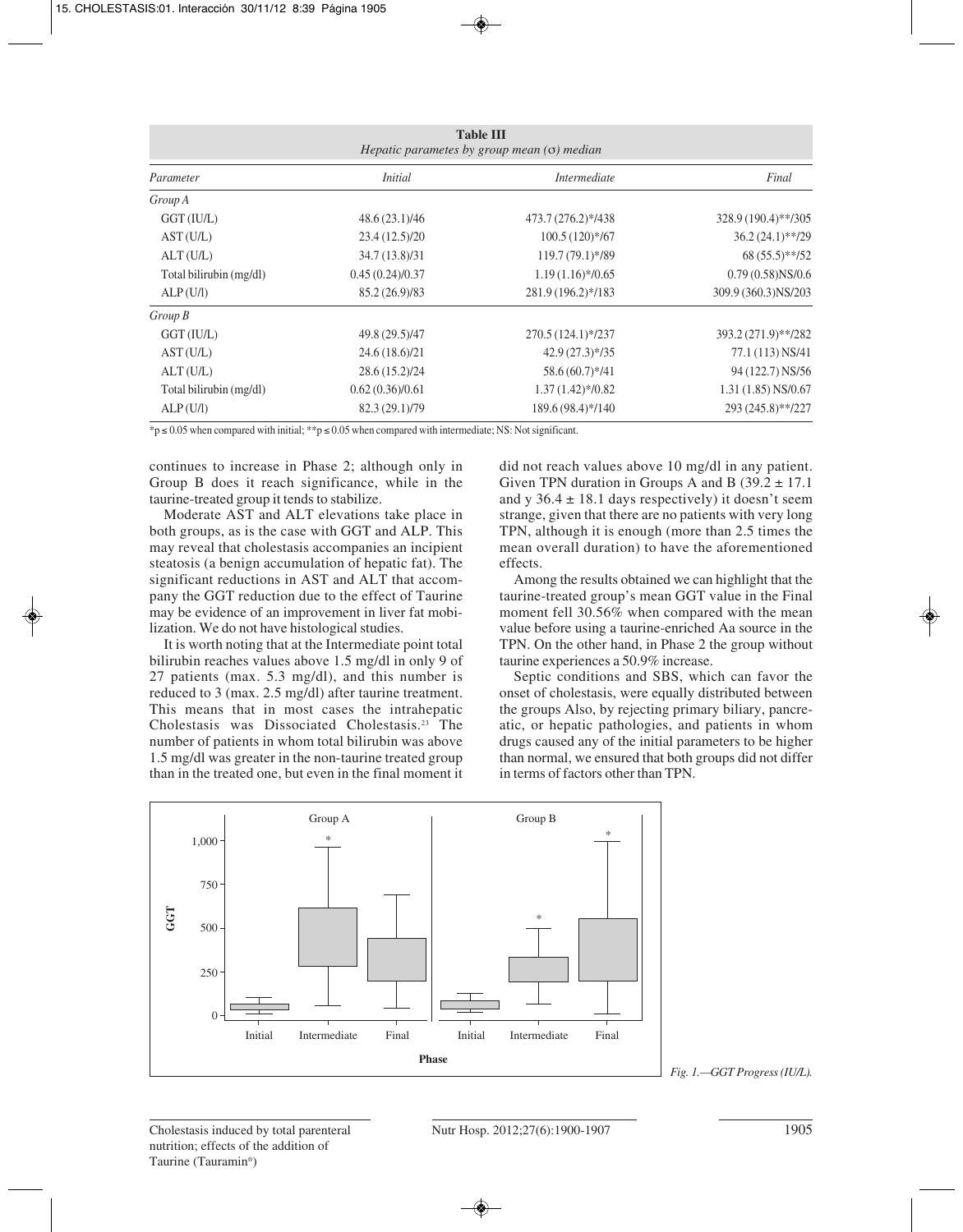

*Fig. 2.—Mean ALT and AST values (IU/L) in the different study periods.*

The variety in the lipid sources used in both Phases, depicted in table II, can be explained by the clinician in charge choosing between the different diets available in the TPN protocol, case by case recommendations made by the Nutritional Support Team, and even by the possibility of customizing the diets by choosing a certain type of fat. In addition, some standard diets begin with 100% soy LCT fats and after > 15 days of treatment switch, following protocol, to MCT/LCT to reduce cholestatic effects.40 It may also be due to switching to prepared bags with mixed or structured MCT/LCT or to catered diets with those characteristics. Depending on the clinical condition, they could contain MCT/LCT from the start. During the time the study was being performed we did not have lipid emulsions based on olive oil (OOBE).

We will now raise some considerations about the possible influence of this variability in utilized fats on the results. In Phase 1, 44.4% of patients in the group that in Phase 2 was treated with Taurine received soy LCT, while in the other group this value was 66.7%. However, this difference was not correlated with a smaller increase in the analytical parameters in the group receiving less soy in Phase 1; in effect, the opposite was true. Regarding Phase 2, which measures the effect of Taurine, we see that the most important difference is that 74.1% of patients in Group B received MCT/LCT (mixture or structured), while those in Group A (treated with taurine) 77.8% received SMOF. We may ask ourselves if the lower Phytosterol<sup>41</sup> content of the olive LCT fraction that substituted the soy LCT, or the use of SMOF, could explain the observed effect. This question cannot be answered by this retrospective study, but we prefer to think that such a reduction in soy content (from 50 or 65%, depending on if the MCT/LCT is mixed or structured to 30% in SMOF) is not responsible for the results. This is supported by the observation that the modification in the lipids performed in Phase 2 was not enough to stop the enzymatic increases in Group B patients, and also by the total lipid doses administered, and, finally, patients whose lipid source in Phase 2 that they

recieved different source from the mayority of the group, had the same trend in the overall results of each group. There may be a theoretical basis for the use of OOBE or SMOF from the start of TPNs that there is reason to believe will be long-lasting, or if there are other cholestasis risk factors present: it may reduce the incidence and severity of the negative effects due to fats. In any case, studies to determine up to what point OOBE and SMOF are better than the MCT/LCT sources in preventing and/or treating cholestasis or successive and more severe complications associated with TPN have to be designed. Clinical trials to determine what lipid composition is best at preventing or reverting TPN's hepatic toxicity are lacking.40,41 The study by Puiggross et al. $42$  did not show the superiority of any emulsion over the others, but this may be due to its the small number of patients and short duration.

For the reasons explained above, we believe that the administered Taurine dose (22.41  $\pm$  3.57 mg/kg/day) is the main cause of the improvement in the hepatic profile parameters considered. This is so even if we admit the possibility of a synergistic or coadjutant effect between taurine and the change in lipid profile used: in the presence of taurine it was predominantly SMOF (78%) while in its absence it was the MCT/LCT (physical or structured) mixture (74.1%). We are planning a new study in which we will measure the effect of taurine when SMOF is the only source of fat. Our current local protocol for TPN-IC includes taurine and SMOF.

The possibility that standard use of an A.a solution enriched with taurine may reduce the incidence of cholestasis, as well as its cost/benefit ratio and the optimal taurine dose, could be studied.

# **Conclusions**

The  $22.41 \pm 3.57$  mg/kg/day dose of taurine in the TPN's source of amino acids significantly reduces the hepatic profile analytical parameters that define cholestasis. We acknowledge the possibility that the different profiles between SMOF and the MCT/LCT